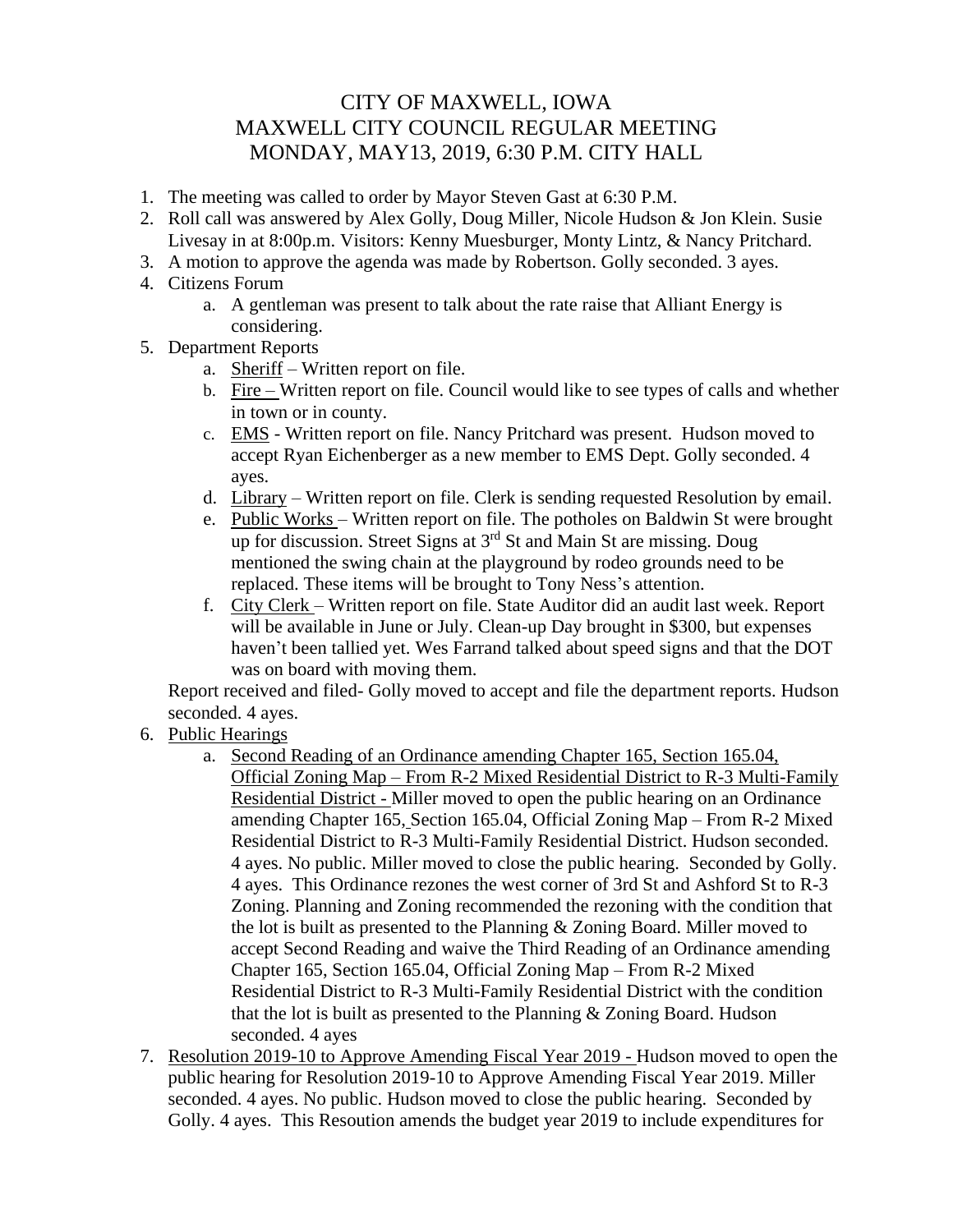new pumps for well3 and lagoon lift stations, half of the painting for the water tower, new park pavilion, and extra attorney fees for nuisance abatements. Hudson moved to accept Resolution 2019-10 to Approve Amending Fiscal Year 2019. Golly seconded. 4 ayes

- 8. Old Business
	- a. Report from Financial Advisor Concerning Water and Sewer Rate Study for Setting Rates to Pay for Sewer Plant Improvements. – Tionna Pooler from Independent Public Advisors was present. Tionna presented the water & sewer rate study. This study was done due to the new lagoon project. She recommended having a base rate without a minimum usage. Water rates starting in August 2019 would be base rate of \$20.62 with a \$1.48 per 1000 gallons used charge. This would also remove the \$4.00 water tower fee. Sewer rates starting in August 2019 would be base rate of \$34.25 with a \$1.87 per 1000 gallons used charge. These rates would continue to grow every year. These rates would also depend on a GO Bond to be voted on at the next election. Hudson moved to accept the report and to have an ordinance drawn up to set new rates for fiscal year 19/20. Klein seconded. 4 ayes
- 9. New Business
	- a. Motion to Accept Proposal to Install Concrete Pad Under Bin Pavilion in Park Hudson moved to accept the bid from JKT Construction to install the concrete pad under the new pavilion for \$14580. Klein seconded. 4 ayes.
	- b. Resolution 2019-11 Approving the Story County Multi-Jurisdictional Local Hazard Mitigation Plan - Golly moved to accept Resolution 2019-11 Approving The Story County Multi-Jurisdictional Local Hazard Mitigation Plan. Miller seconded. 4 ayes.
	- c. Council Decision on Placement of Welcome to Maxwell and Spartan Signs on Entrances to Town –Discussion about all the signs coming into the city. The council would like all the signs consolidated in one area like the south entrance. Hudson moved to try and consolidate signs in one locate at each of the paved entrances to the city and to limit the number of information signs of this nature. Golly seconded. 4 ayes.
- 10. Council and Mayor Reports
	- a. Alex Golly- 1) Carol Laffey found some used playground equipment and would like to put it in Laffey Park. It would have to be inspected before installation. 2) Alex asked about negotiations for the property at 212  $3<sup>rd</sup>$  St. Mayor hasn't met with property owner yet. 3) Alex talked about the top pole of the softball field being replaced. Does the one at rodeo grounds need to be replaced as well? No, it is high enough. 4) Alex would like to see something on Facebook about the rate increases for the next couple of years.
	- b. Nicole Hudson-1) Nicole asked about Story County Urban Renewal Area Program Grant and when it was due. It is due June 3<sup>rd</sup>. The winners will be selected in August. 2) Nicole proposed that something should be stated in the newsletter about the grants that the city has received as people do not think the city has tried for grants to help with funding of projects. 3) Nicole asked if Steve was going to run for mayor again.
	- c. Doug Miller- Doug mentioned that the deal for the sale of the land to be developed didn't go through and wondered if anyone had heard why.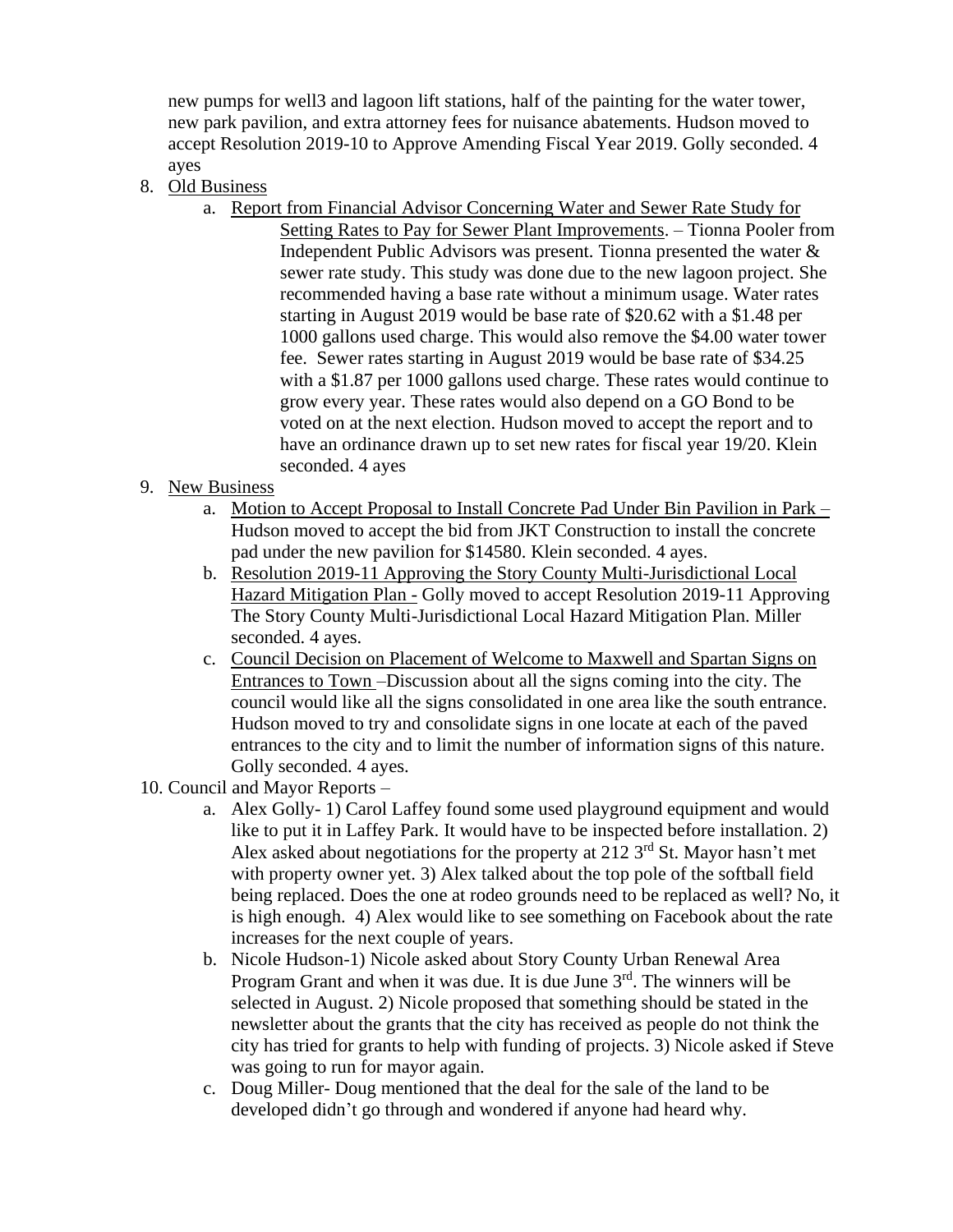- d. Jon Klein- Jon would like the walnut trees at soccer field to be trimmed back as the walnuts and branches fall on the field.
- e. Susie Livesay- Susie asked about getting lime for the ball fields. With all the flooding, the fields are nothing but mud anymore. She also dug up a rebar rod that was sticking up where the runners slid into home plate. Steve said that Tony could investigate getting lime and the back stop needs to be fixed.
- 11. Consent Agenda
- **1)** Golly moved to accept the April 8, 2019 minutes and bills. Miller seconded. 5 ayes. Livesay, Hudson and Klein abstained on minutes as they were not present at the meeting.
- **2)** Bills presented were as follows:

| <b>CLAIMS REPORT</b>                  |                                       |           |
|---------------------------------------|---------------------------------------|-----------|
| VENDOR                                | <b>REFERENCE</b>                      | AMOUNT    |
| <b>AFLAC</b>                          | <b>AFLAC CANCER</b>                   | 252.48    |
| <b>ALLIANT ENERGY</b>                 | <b>MONTHLY UTILITY BILL</b>           | 4,606.37  |
| <b>BADGER METER</b>                   | cellular read for water meters        | 333.75    |
| <b>BADGER METER</b>                   | WATER METER CELL READINGS             | 340.87    |
| <b>BANLEACO</b>                       | MMIT-COPIER                           | 210.69    |
| <b>BANLEACO</b>                       | <b>COPIER AND OVERAGES</b>            | 207.77    |
| <b>BARCO MUNICIPAL PRODUCTS INC</b>   | CONES, BARRICADES, SWEATSHIRTS        | 734.87    |
| <b>BIG TIME CONSTRUCTION LLC</b>      | INSTALL BACKDOOR ON CITY HALL         | 455       |
| CALDWELL, BRIERLY, CHALUPA, NUZUM     | 618 METCALF COURT, 606 ROCK CR        | 963.43    |
| <b>CASEYS GENERAL STORE</b>           | <b>MONTHLY DIESEL &amp; GAS</b>       | 405.94    |
| <b>CASEYS GENERAL STORE</b>           | MONTHLY GAS AND DIESEL                | 402.41    |
| CHEM-SULT, INC                        | SODIUMHYPROCHLORITE & CALCIQUE        | 591.53    |
| CHEM-SULT, INC                        | SODIUMHYPOCHLORITE & CALCIQUES        | 850.06    |
| <b>CHITTY GARBAGE SERVICE</b>         | <b>MONTHLY GARBAGE</b>                | 4,131.11  |
| <b>CHITTY GARBAGE SERVICE</b>         | <b>MONTHLY GARBAGE</b>                | 4,131.11  |
| CM ATHLETIC BOOSTER CLUB              | 1/2 OF 3 STATE CHAMPION SIGNS         | 502.5     |
| <b>CONSUMERS ENERGY</b>               | <b>RCH ELECTRIC</b>                   | 52        |
| <b>CYCLONE AWARDS &amp; ENGRAVING</b> | BETTERMENT AWARDS & PLATE             | 36        |
| <b>DAVE POMEROY</b>                   | 4/25/2019 - MOWING                    | 1,200.00  |
| <b>DEBRA HAYES</b>                    | MILEAGE YOUNGS COURT CASE             | 50.46     |
| <b>DEE GIBBS</b>                      | MILEAGE TO USER GROUP MTG             | 43.5      |
| <b>DEE GIBBS</b>                      | <b>BATTERY BACKUP SURGE PROTECTOR</b> | 82.38     |
| <b>ELECTRIC PUMP &amp; TOOL</b>       | <b>LIFT STATION PUMP</b>              | 15,643.50 |
| <b>ELECTRONIC ENGINEERING</b>         | 222002580-WARNING SIREN               | 264       |
| <b>FELD FIRE</b>                      | PLUG 25' NST W/CHAIN & ADAPTOR        | 110.5     |
| <b>FELD FIRE</b>                      | FIRE HERO BOOTS                       | 671.9     |
| <b>DB IOWA HOLDINGS</b>               | PUBLIC HEARINGS & MINUTES             | 227.16    |
| <b>GENERAL FIRE AND SAFETY</b>        | KITCHEN FIRE SUPPRESSION              | 198       |
| <b>IOWA DEP OF REVENUE</b>            | <b>WET SALES TAX</b>                  | 1,713.00  |
| <b>IOWA FIRE CHIEFS ASSOC</b>         | 2019 MEMBERSHIP DUES                  | 25        |
| <b>IOWA REGIONAL UTILITIES ASSOC</b>  | <b>MONTHLY RCH WATER</b>              | 860.72    |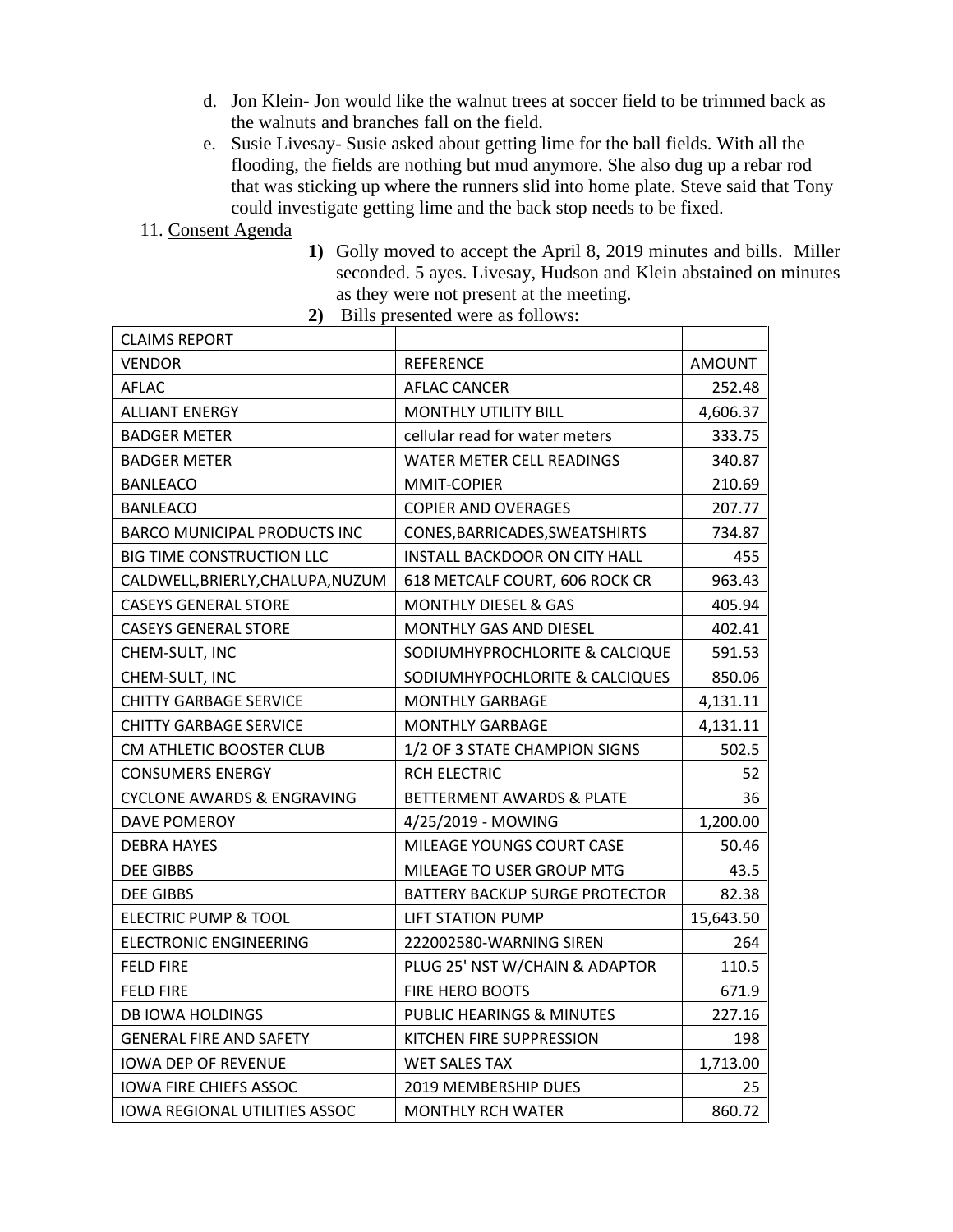| <b>IPERS</b>                     | <b>IPERS</b>                      | 1,650.96  |
|----------------------------------|-----------------------------------|-----------|
| <b>KEYSTONE LABORATORIES INC</b> | NITROGEN, BOD, CBOD               | 137.5     |
| <b>KEYSTONE LABORATORIES INC</b> | #1C02844-SOLIDS, NITROGEN, BOD,   | 293.5     |
| <b>KEYSTONE LABORATORIES INC</b> | <b>LAGOON TESTING</b>             | 160.5     |
| <b>LOGSDON'S GROCERY</b>         | T.TISSUE, P. TOWEL, WATER, KNIVES | 105.76    |
| <b>MACC</b>                      | SUMMER READING PROGRAM            | 100       |
| <b>MAXWELL STATE BANK</b>        | <b>FED/FICA TAXES</b>             | 2,393.16  |
| <b>METERING &amp; TECHNOLOGY</b> |                                   |           |
| SOLUTION                         | #14043-CELLULAR ENDPOINT, METER   | 3,274.09  |
| MIDWEST BREATHING AIR LLC        | <b>QUARTERLY AIR TEST</b>         | 178.75    |
| <b>MOMAR</b>                     | <b>SPEED ZONE</b>                 | 798.24    |
| MUNICIPAL MANAGEMENT CORP        | <b>SURVEY HYDRANTS FOR LEAKS</b>  | 400       |
| <b>NANCY PRITCHARD</b>           | <b>WEBSITE</b>                    | 145.95    |
| NEVADA LUMBER COMPANY            | METAL DOOR WITH WINDOW            | 694.77    |
| <b>NEW CENTURY FS</b>            | LP GAS                            | 541.52    |
| SAFE BUILDING COMPLIANCE & TEC   | 4 PERMITS-ELECTRIC, MECH, PLUMB   | 300       |
| SAFE BUILDING COMPLIANCE & TEC   | ELECTRICAL & BUILDING PERMITS     | 230.1     |
| SNYDER & ASSOCIATES              | COORD WITH DOTS SPEED ZONE SIG    | 203       |
| <b>STAPLES CREDIT PLAN</b>       | PAPER, PENS, TAPE, MEMBERSHIP     | 115.19    |
| STEWART ELECTRIC INC             | REPAIR LOOSE DRIVE SHAFT SIREN    | 375       |
| STORY COUNTY ANIMAL CONTROL      | TRIP CHRGE FOR DOG BITE INVEST    | 25        |
| <b>STORY COUNTY TREASURER</b>    | LAW ENFORCEMENT 4TH QTR FY1819    | 13,666.60 |
| SYNCB/AMAZON                     | <b>DVDS, BOOKS</b>                | 2,092.49  |
| SYNCB/AMAZON                     | DVD, BOOKS                        | 1,048.26  |
| <b>TODD WHITE PLUMBING</b>       | #113098-METER PITS                | 4,830.93  |
| U.S. BANK                        | AMAZON PRIME AND DVDS             | 111.55    |
| <b>US CELLULAR</b>               | <b>MONTHLY CELL PHONE</b>         | 199.51    |
| <b>USABlueBook</b>               | #856287 ASCORBIC ACID POWDER      | 778.51    |
| <b>WINDSTREAM</b>                | <b>TELEPHONE &amp; INTERNET</b>   | 217.66    |
| WINDSTREAM                       | <b>TELEPHONE</b>                  | 442.43    |
| WINDSTREAM                       | MONTHLY TELEPHONE & INTERNET      | 217.24    |
| PAYROLL CHECKS ON 4/10/2019      |                                   | 4,385.65  |
| PAYROLL CHECKS ON 4/24/2019      |                                   | 4,247.16  |
| PAYROLL CHECKS ON 5/08/2019      |                                   | 4,274.87  |
| TOTAL *****<br>**** PAID         |                                   | 88,933.86 |

| Expenses by Fund      | April 9-May 9 2019 |             |
|-----------------------|--------------------|-------------|
| Fund                  |                    |             |
| 001 General           |                    | \$47,314.36 |
| 110 Road Use Tax      |                    | \$1,210.18  |
| 600 Water             |                    | \$18,511.37 |
| 610 Sewer             |                    | \$21,897.95 |
| <b>Total Expenses</b> |                    | \$88,933.86 |